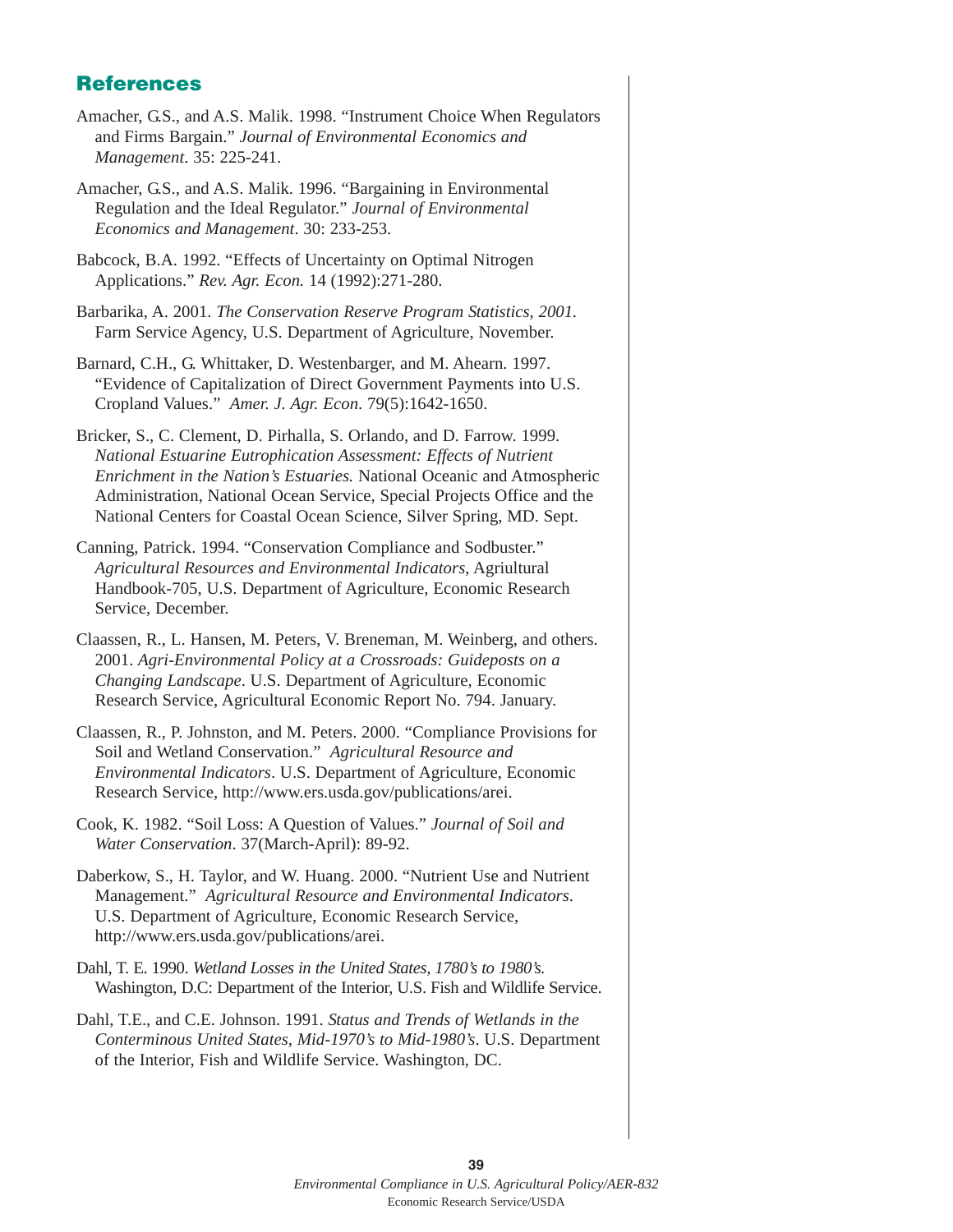- Dai, Q., J.J. Fletcher, and J.G. Lee. 1993. "Incorporating Stochastic Variables in Crop Response Models: Implications for Fertilization Decisions." *Amer. J. Agr. Econ.* 75(May):377-386.
- Dosskey, Michael. 2001. "Toward Quantifying Water Pollution Abatement in Response to Installing Buffers on Cropland." *Environmental Management.* 28(5): 577-598.
- Duffy, P.A., C.R. Taylor, D. Cain, and G.J. Young. 1994. "The Economic Value of Farm Program Base." *Land Economics*. 70: 318-329.
- Feather, P., D. Hellerstein, and L. Hansen. 1999. *Economic Valuation of Environmental Benefits and the Targeting of Conservation Programs: The Case of the CRP*. U.S. Department of Agriculture, Economic Research Service, Agricultural Economic Report No. 778. April.
- Feinerman, E., E.K. Choi, and S.R. Johnson. 1990. "Uncertainty and Split Nitrogen Application in Corn Production." *Amer. J. Agr. Econ.* 72 (November).
- Frayer, W.E., T.J. Monahan, D.C. Bowden, and F.A. Graybill. 1983. *Status and Trends of Wetlands in the Conterminous United States, 1950's to 1970's.* Department of Forest and Wood Sciences, Colorado State University. Fort Collins, CO.
- Gburek, W.J, A.N. Sharpley, L. Heathwaite, and G.J. Folmar. 2000. "Phosphorus Management at the Watershed Scale: A Modification of the Phosphorus Index," *Journal of Environmental Quality.* 29: 130-144.
- Gollehon, N., M. Caswell, M. Ribaudo, R. Kellogg, C. Lander, and D. Letson. 2001. *Confined Animal Production and Manure Nutrients*. U.S. Department of Agriculture, Economic Research Service, Agricultural Information Bulletin No. 771, June.
- Goodwin, B., A. Mishra, and F. Ortalo-Magne. 2003. "Explaining Regional Differences in the Capitalization of Policy Benefits into Agricultural Land Values" in *Government Policy and Farmland Markets: The Maintenance of Farmer Wealth*, C. Moss and A. Schmitz, eds. Iowa State Press, Ames, IA, pp. 97-114.
- Goolsby, D.A., W.A. Battaglin, G.B. Lawrence, R.S. Artz, B.T. Aulenbach, R.P. Hooper, D.R. Keeney, G.J. Stensland. 1999*. Flux and Sources of Nutrients in the Mississippi-Atchafaya River Basin.* Topic Three Report Submitted to the White House Office of Science and Technology Policy, Committee on Environment and Natural Resources, Hypoxia Working Group, May.
- Griffith, D. R., E. J. Kladivko, J. V. Mannering, T. D. West, and S. D. Parsons (1988). "Long-Term Tillage and Rotation Effects on Corn Growth and Yield on High and Low Organic Matter, Poorly Drained Soils." *Agronomy Journal* No. 4, Pages 599-605.
- Grimm, S.S., Q. Paris, and W.A. Williams. 1987. "A von Liebig Model for Water and Nitrogen Crop Response." *W. J. Agr. Econ*. 12 (July):182-192.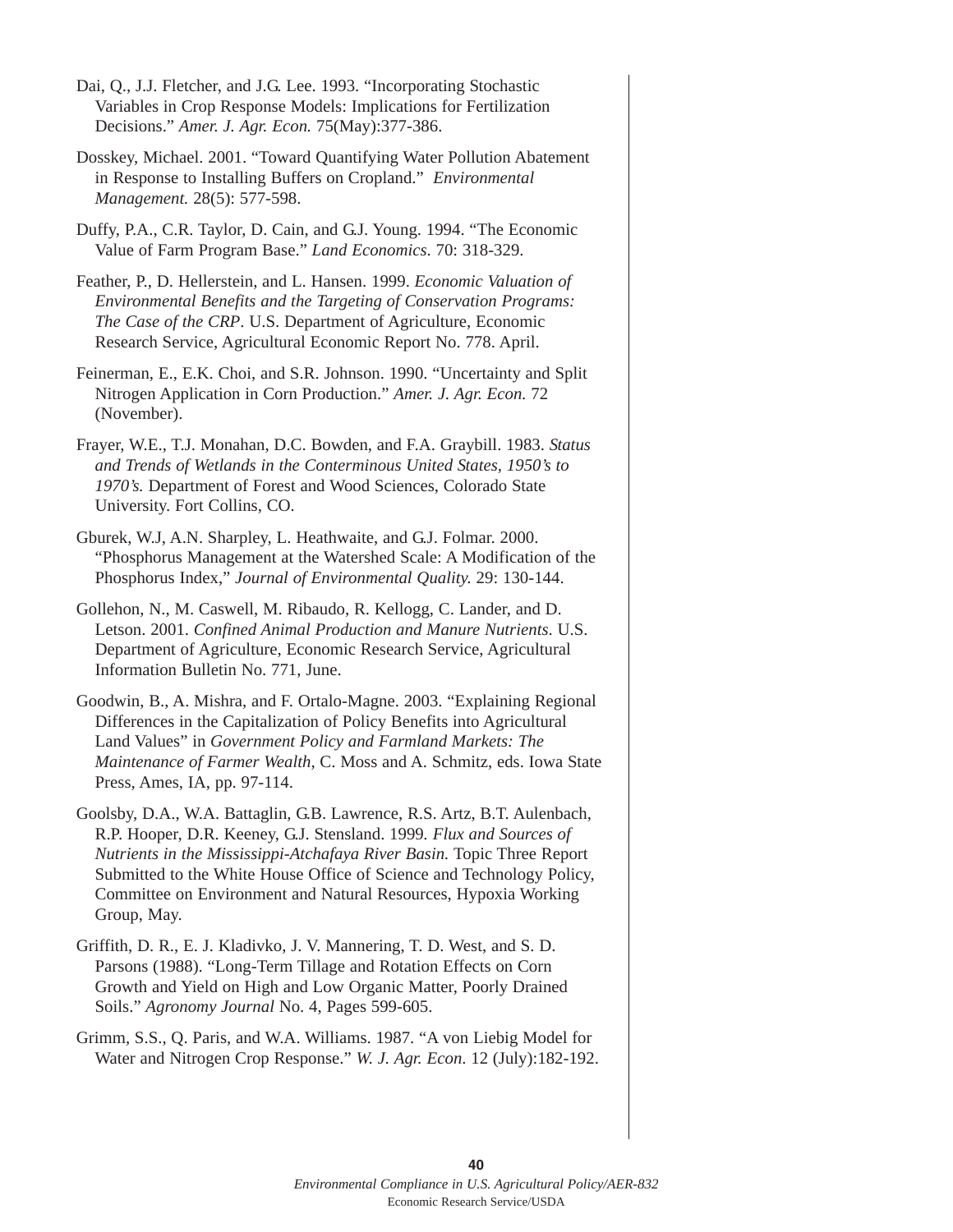| Heathwaite, L., A.N. Sharpley, and W.J. Gburek. A conceptual approach for<br>integrating phosphorus and nitrogen management at watershed scales. J.<br>Environ. Qual. 29:158-166. 2000.                                                                                                                                                                       |
|---------------------------------------------------------------------------------------------------------------------------------------------------------------------------------------------------------------------------------------------------------------------------------------------------------------------------------------------------------------|
| Heimlich, R.E. 1986. "Agricultural Programs and Cropland Conversion,<br>1975-81." Land Economics. 62(May): 174-181.                                                                                                                                                                                                                                           |
| Heimlich, R., K. Wiebe, R. Claassen, R. House, and D. Gadsby. 1998.<br>Wetlands and Agriculture: Private Interests and Public Benefits. U.S.<br>Department of Agriculture, Economic Research Service, Agricultural<br>Economic Report No. 765. September.                                                                                                     |
| Heimlich, R. E., and R. Claassen. 1998a. "Agricultural Conservation Policy at a<br>Crossroads." Agricultural and Resource Economic Review. 27:95-107, April.                                                                                                                                                                                                  |
| Heimlich, R.E. and R. Claassen. 1998b. "Paying for Wetlands: Benefits,<br>Bribes, and Taxes." National Wetlands Newsletter. 20: 1-15,<br>November-December.                                                                                                                                                                                                   |
| Huang, W-y., N.D. Uri, and L. Hansen. 1994. Timing Nitrogen Fertilizer<br>Applications to Improve Water Quality. U.S. Department of Agriculture,<br>Economic Research Service, Technical Bulletin No. 9407. February.                                                                                                                                         |
| Hyberg, B. 1997. "Conservation Compliance." Agricultural Resources and<br>Environmental Indicators, 1996-97, U.S. Department of Agriculture,<br>Economic Research Service, Agriculture Handbook No. 712. July.                                                                                                                                                |
| Johansson, R.C. 2002. "Watershed Nutrient Trading under Asymmetric<br>Information," Agricultural and Resource Economics Review.<br>(forthcoming).                                                                                                                                                                                                             |
| Kellogg, Robert L., Charles H. Lander, David C. Moffitt, and Noel<br>Gollehon. 2000. Manure Nutrients Relative to the Capacity of Cropland<br>and Pastureland to Assimilate Nutrients: Spatial and Temporal Trends<br>for the United States. U.S. Department of Agriculture, Natural Resources<br>Conservation Service. Publication No. NPS00-0579. December. |
| Kellogg, Robert, Susan Wallace, Don Goss, and Klaus Alt. 1997. Potential<br>Priority Watersheds for Protection of Water Quality from Nonpoint<br>Sources Related Agriculture. Poster Presentation at the 52nd Annual<br>SWCS Conference. Toronto (July).                                                                                                      |
| Kramer, Randall A., and Leonard Shabman. 1993. "The Effects of<br>Agricultural and Tax Policy Reform on the Economic Return to Wetland<br>Drainage in the Mississippi Delta Region." Land Economics. 69(3):249-62.                                                                                                                                            |

- Kusler, Jon. 2001. *The SWANCC Decision and State Regulation of Wetlands*. Association of State Wetland Managers. http://wwwaswm.org. January.
- Larson, D.M., G.E. Helfand, and B.W. House. 1996. "Second-Best Tax Policies to Reduce Nonpoint Source Pollution." *Amer. J. Agr. Econ.* 78(November):1108-1117.
- Lemunyon, J.L., and R.G. Gilbert. 1993. "The Concept and Need for a Phosphorus Assessment Tool." *Journal of Production Agriculture*. 6(4): 483-486.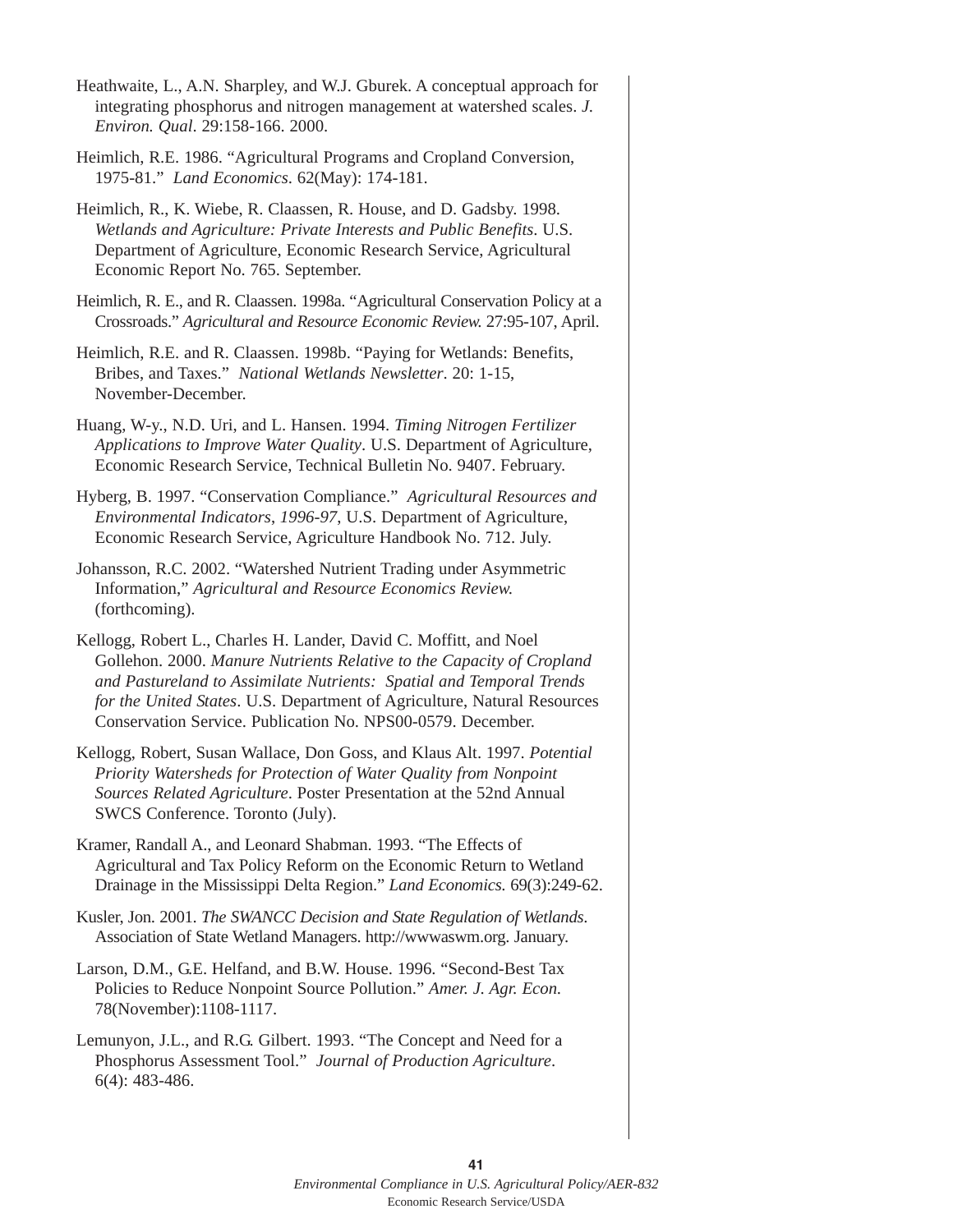Malik, A.S. 1993. "Self-Reporting and the Design of Policies for Regulating Stochastic Pollution." *Journal of Environmental Economics and Management*. 24: 241-257.

- McBride, William D. 1999. "The Economics of Crop Residue Management in U.S. Corn Production." Paper presented at the Southern Agricultural Economics Association Meetings, Memphis, TN, January 30-February 3.
- Mlot, C. 1997. "The Rise in Toxic Tides," *Science News.* 202-204, September.

National Wetlands Newsletter. 2001. January-February, pp. 2-3.

- Petrie, M., J-P. Rochon, G. Tori, R. Pedersen, and T. Moorman. 2001. *The SWANCC Decision: Implications for Wetlands and Waterfowl*. Ducks Unlimited, Sept.
- Pierce, F.J., W.E. Larson, R. H. Dowdy, and W.A. P. Graham. "Productivity of Soils: Assessing Long-Term Changes Due to Erosion." *Journal of Soil and Water Conservation*. 38(January-February 1983):39-44.
- Reichelderfer, K.H. 1985. *Do USDA Program Participants Contribute to Soil Erosion?* Economic Research Service. U.S. Department of Agriculture, Economic Research Service, Agricultural Economic Report No. 532. April.
- Ribaudo, M.O. 1989. *Water Quality Benefits from the Conservation Reserve Program*. U.S. Department of Agriculture, Economic Research Service, Agricultural Economic Report No. 606. February.
- Ribaudo, M.O., D. Colacicco, L. Langner, S. Piper, and G. Schaible. 1990. *Natural Resources and Natural Resource Users Benefit from the Conservation Reserve Program*. U.S. Department of Agriculture, Economic Research Service, Agricultural Economic Report No. 627. January.
- Ribaudo, M., R. Heimlich, R. Claassen, and M. Peters. 2001 "Source Reductions vs. Interception Strategies for Controlling Nitrogen Loss from Cropland: The Case of Gulf Hypoxia." *Ecological Economics*. 37(May 2001): 183-197.
- Ribaudo, M., N. Gollehon, M. Aillery, J. Kaplan, R. Johansson, J. Agapoff, L. Christensen, V. Breneman, and M. Peters. 2003. *Manure Management for Water Quality: Costs to Animal Feeding Operations of Applying Manure Nutrients to Land*. U.S. Department of Agriculture, Economic Research Service, Agricutural Economic Report No. 824. June.
- Ryan, J. C. Barnard, R. Collender, and K. Erikson. 2001. "Government Payments to Farmers Contribute to Rising Land Values." *Agricultural Outlook*. U.S. Department of Agriculture, Economic Research Service. June-July, pp. 22-26.
- Sandretto, Carmen. 1997. "Crop Residue Management." *Agricultural Resources and Environmental Indicators*, *1996-97*, U.S. Department of Agriculture, Economic Research Service, Agriculture Handbook No. 712. July.
- Sharpley, A.N., S.C. Chapra, R. Wedepohl, J.T. Sims, T.C. Daniel, and K.R. Reddy. 1994. "Managing Agricultural Phosphorus for Protection of Surface Waters: Issues and Options." *Journal of Environmental Quality*. 23: 437-451.